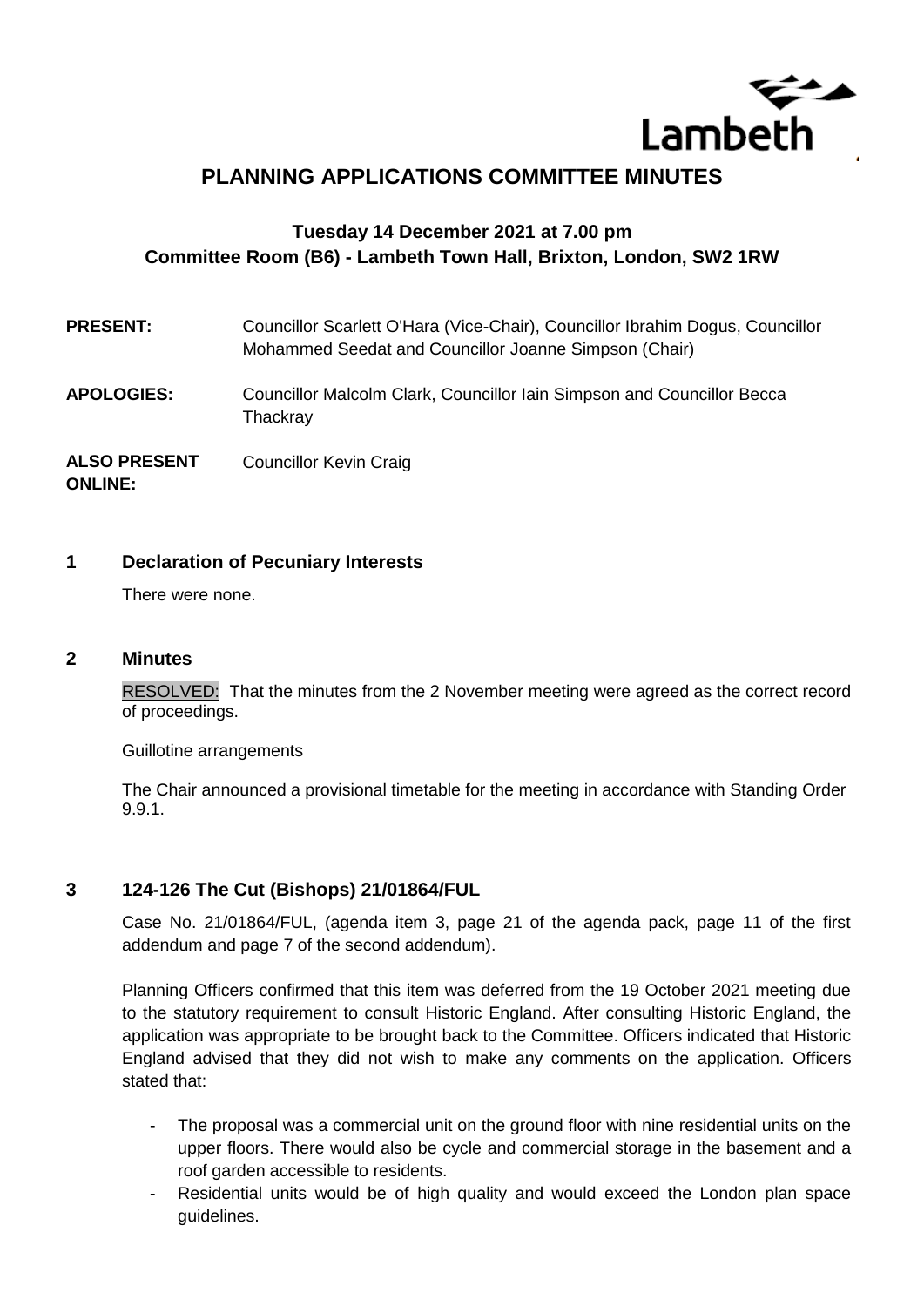- Permission had been granted on site for the commercial use on the ground floor, which would have pedestrian access on both adjacent roads.
- The application site was not located in a conservation area but there were four conservation areas in the wider context of the site.
- The site was located in the Central Activity Zone (CAZ) and was within the Waterloo Opportunity Area.
- Officers utilised four important views which had been identified by the Old Vic in their previous submissions and added one additional view they deemed important. This was considered to be the setting of the heritage asset. Officers confirmed that for one of the important views, the site would be visible and not dominant. It was confirmed by Officers that the site would not result in any harm to the significance or setting of the grade II\* listed Old Vic.
- The development would comply with the council's requirements on private external amenity space.
- The overshadowing of the Emma Cons Gardens public amenity space and the majority of gardens to the rear of the adjoining three storey terrace on The Cut would pass BRE guidelines for sunlight and daylight. There would be two gardens that would not pass the BRE guidelines but officers provided a comparison of the impacts of the extant permission and the proposal, concluding that there would only be a minor increased impact.
- Biodiversity and sustainability improvements on the site would include a green wall, bird boxes on the top floor and an overall carbon reduction of 49.3% throughout the site over Building Regulations 2013 Part L.
- The commercial unit would achieve BREEAM excellent and there would be solar panels on the east elevation and air source heat pumps in the development.
- There would be no unacceptable transport or amenity impacts to the surrounding area.

The Committee heard the following points in objection to the application:

- The proposal would harm the public realm and neighbouring landowners, businesses, residents and theatres which were opposed to the development.
- The design of the building did not maintain the architectural integrity of the Waterloo area.
- It was not clear how the solar panels and green walls would be maintained.
- There would be harm to the grade II\* listed Old Vic theatre and the grade II listed Old Vic National Studio. The proposal would detract from the setting of both listed buildings.
- The Chair of the New Cut Housing Co-operation stated that their site was directly adjacent to the proposed development. The height and direction of proposed windows would be overlooking the New Cut site and the adjoining development site, on which they plan to implement at least ten new residential units.
- The New Cut development site aimed to provide more additional homes than the current application and would provide social housing for residents.

The following points were raised in support of the application:

- The planning consultant stated that the proposed development would respond well to the local context as the area of Waterloo was changing and noted the presence of nearby areas which were recently designated for tall buildings.
- The proposal was for a mid-rise building and not a tall building and following the deferral from the 19 October, Historic England advised that they did not wish to make any comments.
- There would be no heritage harm caused by the proposal and the applicant had engaged with the CEO of the Old Vic to come to a conclusion to the disagreement.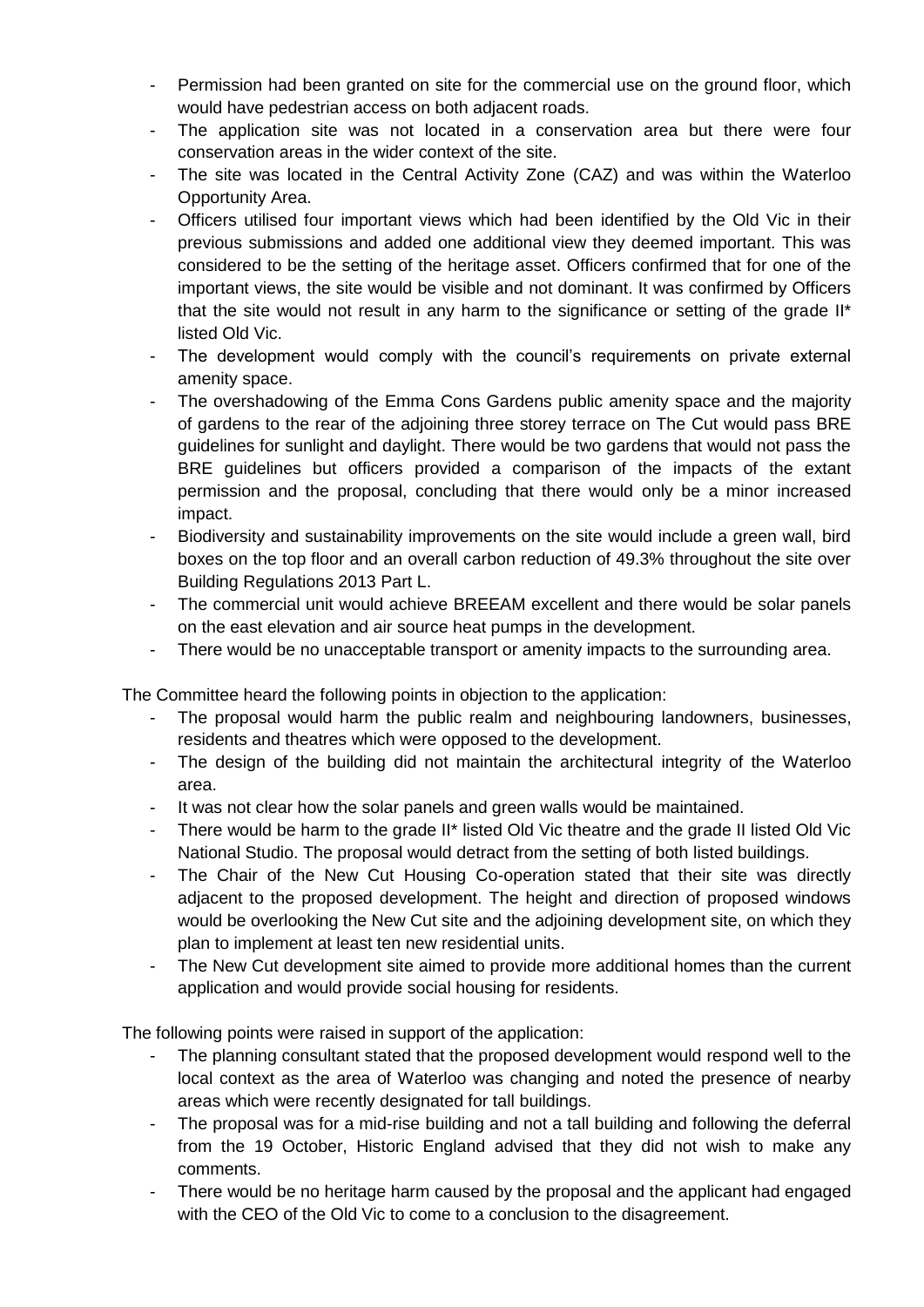Kevin Craig, Ward Councillor for Bishops Ward, made the following points:

- There was an overwhelming view from the local community that this application would cause harm to the listed buildings and the Old Vic Theatre.
- There had been previous less damaging and less high schemes that had been turned down for height, mass and bulk.

Officers provided the following information in response to Members' questions:

- The top floor was largely decorative and with the enclosure for communal garden which in addition to the three additional stories, would contribute to the high-quality architecture and give the impression of a lightweight structure. This helped to justify the additional height on the site.
- The architecture on this scheme was an improvement from the previous scheme and the quality would be more visually attractive.
- Officers provided images of the extant permission granted in 2017 and stated that further details of what species of trees would be planted at the top of the building would be secured through the recommended planning conditions.
- The Planning Policy Framework had been updated in 2021 and pushed for more roof level amenity space.
- All rooms within the unit would meet BRE daylight and sunlight guidelines and the best use of the east elevation of the building, which could not have any windows due to amenity impacts, was to contain solar panels.
- The bird boxes and planting contributed to the biodiversity of the site. Further to this, conditions could be attached to secure details of how pest birds could be discouraged from accessing the bird boxes.
- The site was outside of a conservation area and within an area experiencing developmental change. Officers considered that a bit of extra height in comparison to the previous applications on the site was acceptable and justified due to the high-quality architecture.
- The proposal would secure a  $£60,000$  financial contribution to secure improvements to the public realm including refurbishment to Emma Cons Gardens.
- Officers were not aware of any future developments of the adjoining car park development site, but had nevertheless sought alterations to the proposal (including obscuring north-facing glazing) to ensure there would be no impact on the adjoining development site's potential to bring forward development.
- The maintenance of the green wall would be achieved by abseiling and Condition 14 required additional details of the green wall, including maintenance. It was confirmed that abseiling did not require oversailing rights and could be conducted as routine maintenance.
- The solar panels would contribute to 15% of the overall carbon reduction of the site, which was 49% in total.
- Condition 11 would require section drawings of the PV arrays and Condition 3 would also require details of the high-quality brick work including the façade behind the green wall.

The Committee considered the information provided by officers in conjunction with the report before making the following observations:

- The scheme was well designed and an improvement from the previous scheme and there was more emphasis on high-quality materials.
- The provision of funding by the developer for improvements in the area was welcomed.
- The prominence of the Old Vic Theatre should not be taken away by the new taller building.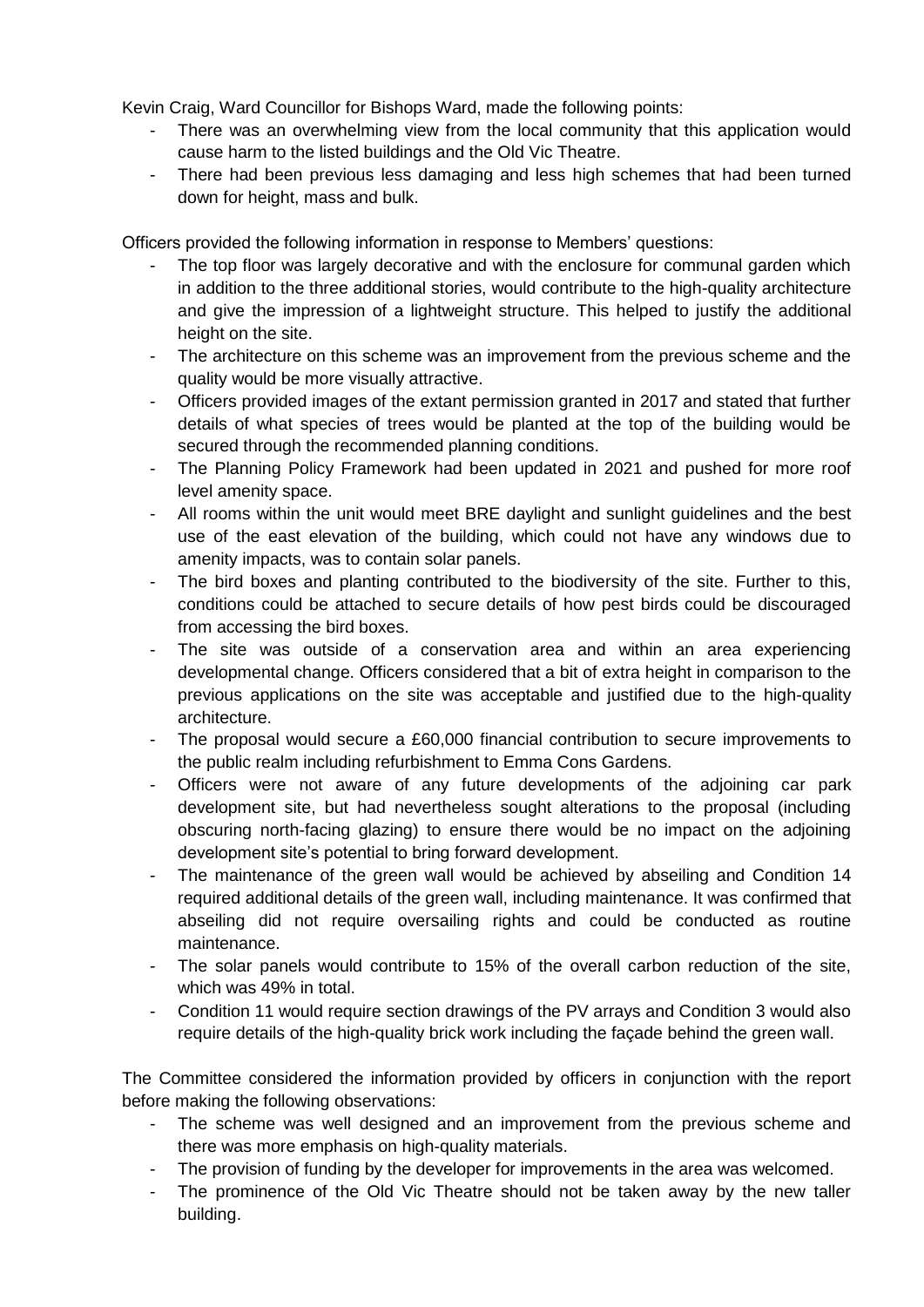- There were concerns of the height and mass of the building; however, the design itself was an attractive building.
- The scheme would detract from the setting of the grade II<sup>\*</sup> listed Old Vic Theatre and would have an inappropriate height and scale which would negatively impact on the townscape and local character.
- One Member confirmed that they would agree with Officer recommendations if Condition 11 was strengthened, and the determination of the condition was brought back to the Committee.

The Presiding Officer recapped Members' views and indicated that he, along with the officer group and technical advisors, would assist Members in formulating potential grounds for refusal. The three areas of tension highlighted were:

- The issue of the disruption and failure to respond to the townscape and prevailing local character. Objectors had identified the failure of Policies Q5 and Q7 of the local plan, which related to urban design and local context.
- Members felt that the proposal would be a dominant building within its context and result in harm to the setting of the Old Vic Theatre.
- The scheme was not a major planning application yet reached the benchmark for sustainability performance and carbon emissions for a major development. For minor developments, the carbon reduction should be 19%, but this scheme was 49.3%.

It was MOVED by Councillor J Simpson, SECONDED by Councillor O'Hara,

And

RESOLVED, with four in favour and one against,

1. To REFUSE planning permission for reasons related to the adverse impact of the proposal on the townscape of the Waterloo area and failure to respond to the local development character, and the impact of the excessive height resulting in a low degree of less than substantial harm to the setting of the grade II\* listed heritage asset being the Old Vic Theatre.

2. In the event that there is a subsequent appeal, delegated authority is given to the Director of Planning, Transport and Sustainability having regard to the heads of terms set out in the report, addendums and/or PAC minutes, to negotiate and complete a document containing obligations pursuant to Section 106 of the Town and Country Planning Act 1990 (as amended) in order to meet the requirement of the Planning Inspector.

3. Delegated authority is given to the Director of Planning, Transport and Sustainability to finalise the wording of the reason for refusal in conjunction with the PAC Chair.

*The Committee adjourned for 10 minutes between 9:03pm and 9:13pm.*

# **4 Lambeth Hospital (Larkhall) 20/04194/EIAFUL**

Case No. 20/04194/EIAFUL, (agenda item 4, page 105 of the agenda pack, page 15 of the first addendum and page 11 of the second addendum).

The Planning Officer highlighted that a site visit for PAC Members took place on the 4 December 2021 at 10:30am and the notes of the site visit were recorded and distributed among all PAC Members. There had been three additional representations which were reported in the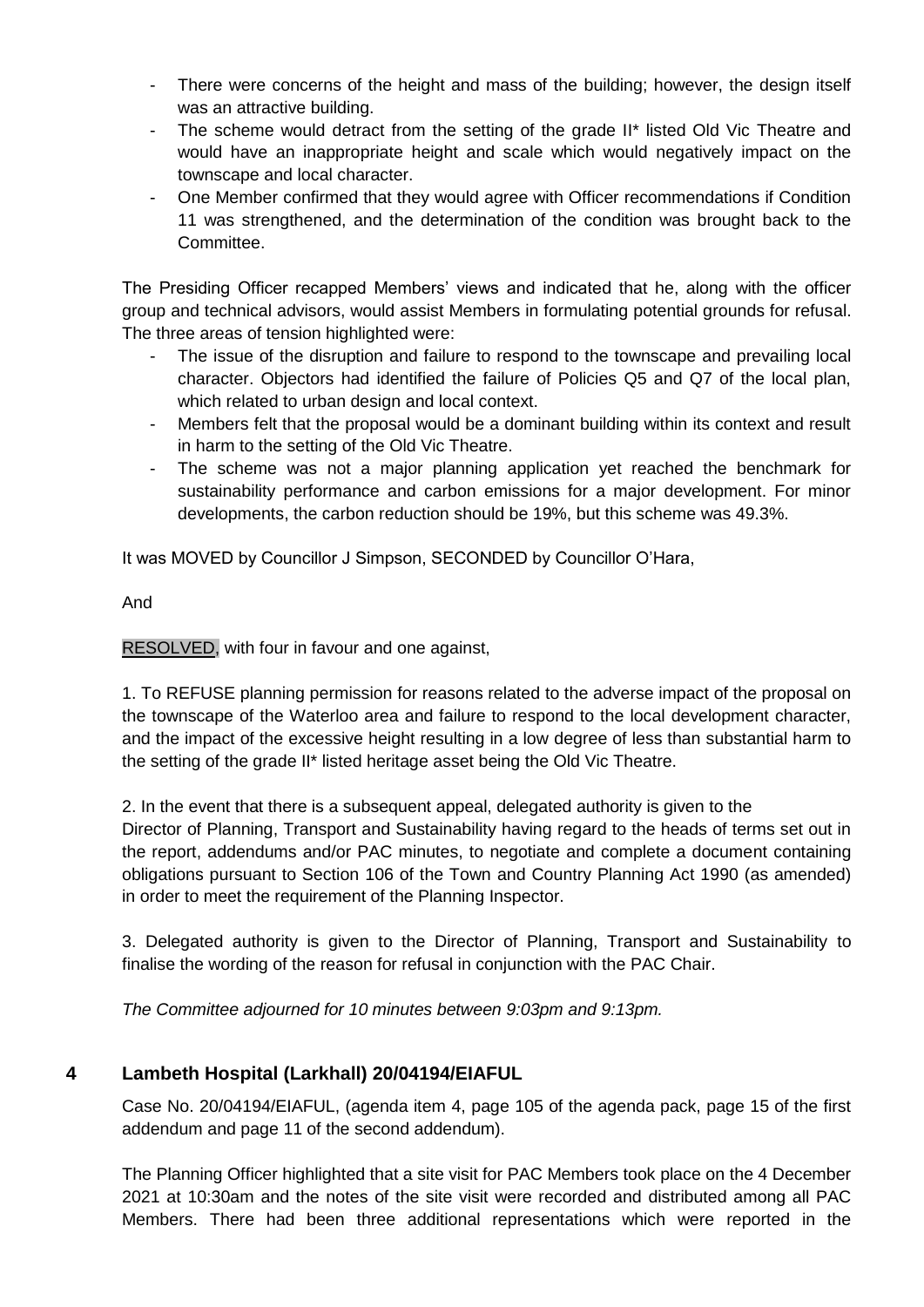addendum. The following points were highlighted by the Officer:

- The site was located to the south of Landor Road, 500m northwest of Brixton Town Centre and was not located within a conservation area.
- The proposal would result in the loss of the South London and Maudley Hospital from the site, with the existing services to be relocated to elsewhere and the site redeveloped with 550 new homes that would contribute to meeting Lambeth Housing need and two units for community use.
- The proposal would provide 50% affordable housing (by total habitable rooms). Of the affordable housing, 67.19% would be low cost rented affordable homes (in the form of London affordable rents and social rented 3 & 4 bed dwellings) and the rest would be London's shared ownership (intermediate). The housing would be provided in nine residential blocks arranged around courtyards of open space and along either side of an avenue that will give access.
- The lowest scale blocks would be located around the site perimeter, with taller blocks being more central.
- Block 7, comprising of 18-storeys, was defined as a tall building and although the site was not identified in the Local Plan as appropriate for tall buildings, LLP Policy Q26, stated that where tall buildings were proposed outside appropriate areas, a robust justification be provided by the applicant. This was provided and reviewed through analysis by officers and was considered to be acceptable in this instance. It was also stated that the tall building would mark the end of the avenue and thus providing a strong townscape role.
- Brick would be the predominant material used in elevations.
- Officers considered that the Porters Lodge and Landor House had sufficient heritage significance to warrant their consideration as non-designated heritage assets and had been assessed. The proposed development would provide benefits that would outweigh the low degree of heritage harm to these buildings.
- There would be designated cycle stores and waste stores located within the building. Some standalone cycle stores would be provided along the western boundary.
- The proposal would provide play spaces for all ages on site, and it would not be segregated by tenure.
- The proposal was not considered to result in an unacceptable loss of privacy or outlook.
- There would be no unacceptable impacts on the surrounding transport services, and appropriate mitigation would be secured where necessary through conditions and planning obligations.
- There would be enhancements to public realm, realm and creation of active frontages along Landor Road.
- A financial contribution of just over £365,000 would be secured towards employment and skills.

The following points were raised in objection to the application:

- The proposal goes against several Lambeth Local Plan policies including Q7, Q26 and Policy Q2 regarding amenity.
- The proposed 18 storey tower would be built 25m from a kitchen window blocking sunlight and views of the sky. Neighbours would have a similar impact and the impact on the levels of daylight and sunlight and sense of enclosure would be severe.
- Proposal would impact on mental health of residents of neighbouring properties as enjoyment of gardens and outdoor spaces would be negatively affected.
- Guys and St Thomas' Foundation Trust occupy the Pulross Centre and the Trust do not object to the principle of the scheme, however acknowledge that the scheme should be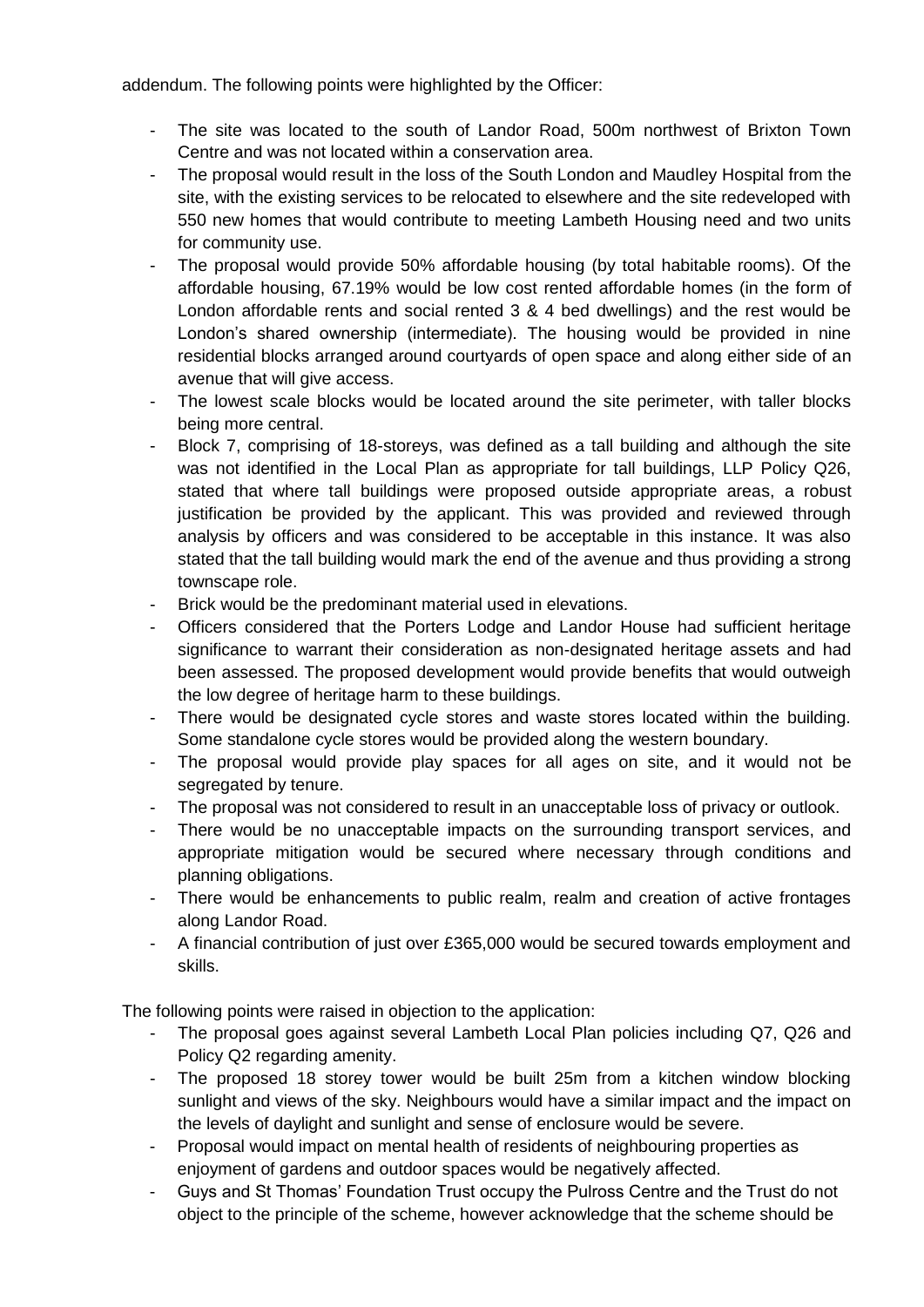brought forward sensitively with regards to the Trusts' assets and operations.

- The development would create a potential pedestrian/cycle lane from the development to Pulross Road, which would link the proposal with the Trusts' land.
- The Trust would like to request a clause be inserted in the S106 agreement and relevant schedule, requiring consultation with the Trust regarding the pedestrian/cycle lane.

### *At 9:49pm the Committee agreed to suspend standing orders and continue the meeting until 10:45pm.*

The following points were raised in support of the application:

- As a user who had received care at Lambeth Hospital the wards and rooms are not ideal for current users. The plans to move Lambeth Hospital for inpatient purposes would be great for privacy, dignity and safety. All rooms will be en-suite with therapeutic outdoor spaces.
- The proposal would provide much needed affordable homes that would benefit the borough. The Trust provided the widest range of mental health services in the UK and Lambeth Hospital was no longer fit for purpose. Construction of the new building was underway and will offer a high-quality environment for people that use services. This development would release value from the surplus estate to reinvest back into current and future hospital and community facilities whilst creating new homes and affordable housing that would benefit the area.
- The Trust have worked hard alongside the Council's professional officers to develop a scheme which delivers as much affordable housing as possible but also deliver a capital receipt as required by the Trust to upgrade its facilities.
- In addition, it would also include private amenity space and outdoor communal space for residents, it would be car free, provide approximately 1,100 cycle parking spaces and create new community spaces on Landor Road that would be available at a discounted rate for local groups.

Ward Councillor, Andrew Wilson, representing Larkhall Ward, addressed the Committee and raised the following points:

- The application was being driven by a number of factors, current site was not fit for purpose, the new inpatient mental health unit be funded from redevelopment of this site and Lambeth Council local plan asks for residential development on public land provide 50% affordable housing. It means that this application had to have a large number of new homes to satisfy all these criteria.
- This proposal was not in keeping with current low rise residential environment enjoyed by existing residents. Lambeth's own tall building study (2014) indicated that Pulross Road was inappropriate for tall building and the proposal would contravene this.
- The proposal would cause pressure on the existing infrastructure in the local area. There would also be an impact on the surrounding public transport. TfL facilities at Clapham North were already under pressure and will increase the pressure there.

Officers provided the following information in response to Members' questions:

- A pedestrian link to the Pulross Centre would be secured through a planning obligation on the application site which could provide through access if a future development came forward at Pulross Centre.
- The impact of daylight and sunlight had been considered throughout the design of the scheme. The building height and massing of the scheme stepped down to neighbours and the majority of impacts on neighbouring properties were negligible to minor adverse, with instances of moderate to major impact. Where moderate to major impacts were found retained, light levels have been reviewed to ensure there would be adequate light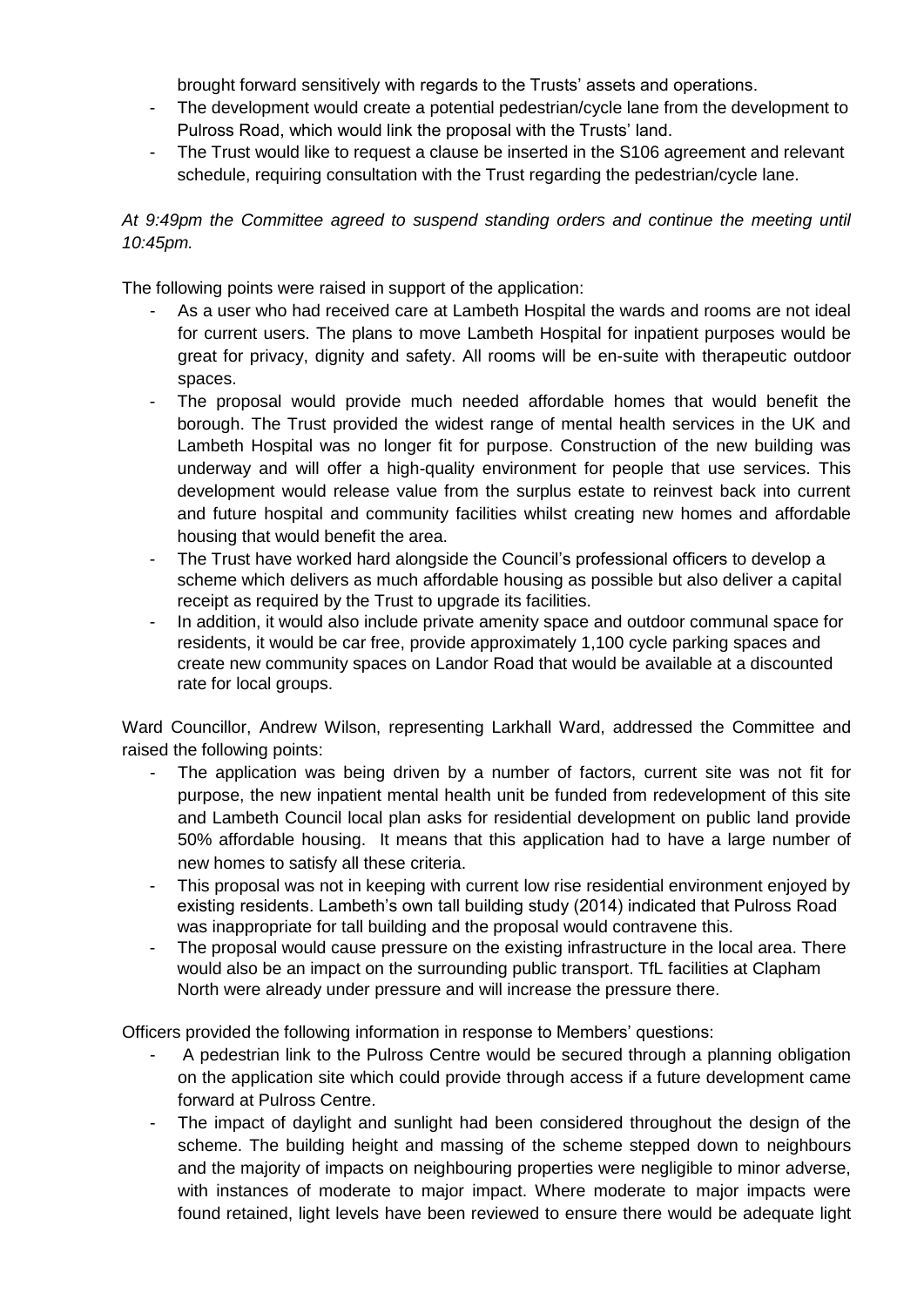for the residents and amenity was satisfactory.

- In terms of overshadowing to gardens, six gardens adversely affected which was quite low given number of surrounding gardens. Those gardens were constrained by existing situation or see marginal effects.
- The Council's daylight consultant concluded that overall the effect on daylight and sunlight to neighbouring properties would be acceptable, taking into account the nature of the existing built form and character of the area, design of the scheme and the retained level of light.
- The daylight and sunlight consultant advised that the 18-storey building was setback from the boundary and narrow end-facing neighbours and satisfied that retained levels were adequate.
- The proposal would provide the required areas of play spaces required across all age groups on site and in separate locations. There was a condition which included details of the play space to be provided.
- The commercial units would be used for community uses and there was a condition securing the two units for community uses.
- The London Plan Policy basis for affordable housing overall rate was based on habitable rooms and officers confirmed the scheme delivered the policy requirement for 50% of new homes to be affordable housing. The tenure split was based on unit numbers in line with Lambeth Local Plan.
- The applicant had indicated to officers that they had approached the Greater London Authority (GLA) to seek grant funding, and that there was none made available at that time.

The Committee considered the information provided by officers in conjunction with the report before making the following observations:

- This was a large, well-designed scheme that would provide much needed housing in the local area.
- It was unfortunate that some surrounding neighbours would suffer from reduced daylight and sunlight, but this was outweighed by benefits explained by officers.
- The scheme had evolved and responded to points made by officers and Design Review Panel (DRP) had done a good job at balancing the outcomes and achievements it wishes to achieve.
- The development would facilitate a replacement for a not fit for purpose NHS facility with the added provision of 50% affordable housing.

It was MOVED by Councillor J Simpson, SECONDED by Councillor Dogus

And

RESOLVED, with four votes in favour and one abstention:

- 1. To GRANT conditional planning permission including a Grampian condition requiring the completion of an agreement under Section 106 of the Town and Country Planning Act 1990 (as amended) containing the planning obligations listed in the report:
- 2. Agree to delegate authority to the Director of Planning, Transport and Sustainability to:

a. Finalise the recommended conditions as set out in this report, addendums and/or PAC minutes; and

b. Negotiate, agree and finalise the planning obligations as set out in this report, addendums